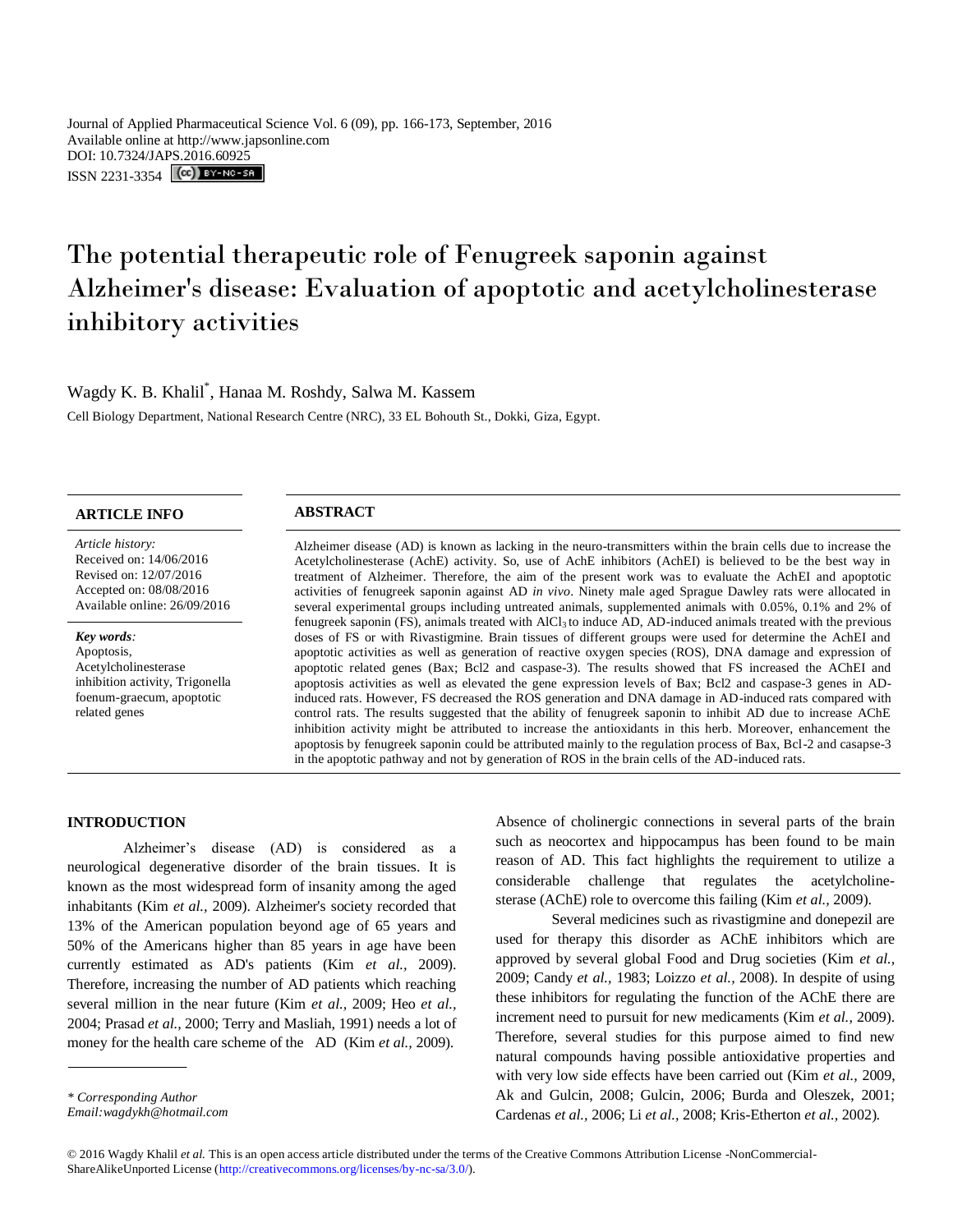Consequently, there is rising spotlight on use imitative herbal medicines for AD treatment (Drever *et al.,* 2008). As already known, acetylcholine is main neurotransmitter playing critical role in AD is acetylcholine (Akhondzadeh *et al.,* 2003). For that reason, there have been multiple research to use AChE suppressors. One of the important plants having the antioxidant properties is *Trigonella foenum graecum* L namely, fenugreek. Its seeds and leaves are used for food and also in traditional medicine (Sharma *et al.,* 1996; Warrior and Nambiar, 1995). Some studies reported that trigonelline, a compound isolated from fenugreek, exhibited nerve regeneration and improved memorial activity in AD-induced mice (Tohda *et al.,* 2005). Therefore, in India prepared bread from fenugreek seeds, wheat and maize is used for general population as protection against several diseases including AD. It has been found that fenugreek seeds have many of compounds such as steroidal saponin, vitamins and oils considered as very important materials for medical applications (Jayaweera, 1981). These compounds and materials have been used against ulcer (Almeshal *et al.,* 1985), CNS degeneration (Natrajan *et al.,*  2007), immune diseases (Bilal *et al.,* 2003), oxidation (Kaviarasan et al.,2007). In addition, fenugreek saponin has been reported to have apoptosis activity (Moalic *et al.,* 2001). It has been found that fenugreek saponin is able to inhibit cell proliferation in the tumor cell line by stimulation of apoptosis and arrest of the cell cycle (Moalic *et al.,* 2001). It has been suggested that fenugreek saponin caused apoptotic stimulation and cell cycle arrest mostly by enhancing the gene expression of the onco-protein p53 (Corbiere *et al.,* 2003). However, for our knowledge there are no published data available concerning the possible therapeutic effect of fenugreek saponin on AD. Therefore, the idea of the present study is to evaluate the apoptotic and acetylcholinesterase inhibitory activities of fenugreek saponin against AD *in vivo*.

# **MATERIAL AND METHODS**

# **Drugs and Reagents**

Aluminium Chloride (AlCl<sub>3</sub>, M.W. 133.34.): was purchased from Sigma. Rivastigmine: Exelon 1.5 mg, was purchased from Novartis Co. Trizol was bought from Invitrogen (Carlsbad, CA, USA). The reverse transcription and PCR kits were obtained from Fermentas (Glen Burnie, MD, USA). SYBR Green Mix was purchased from Stratagene (La Jolla, CA, USA).

# **Fenugreek saponin**

An 80% methanol extract of fenugreek seeds was produced by grinding seeds to a fine powder and mixing with 80% methanol over night. Saponins were extracted from fenugreek seeds (*T. foenum-graecum* L.) seeds generally according to Marston and Oleszek (2000).

# **Experimental Animals**

Ninety male aged Sprague Dawley rats (14-16 months) weighing 250-300 g (purchased from the Animal House Colony, Giza, Egypt) were maintained on standard laboratory diet and

water *ad libitum* at the Animal House Laboratory, National Research Center, Dokki, Giza, Egypt. After an acclimation period of 1 week, animals were divided into groups (10 rats/ group) and housed individually in filter-top polycarbonate cages, housed in a temperature-controlled (23  $\pm$  1°C) and artificially illuminated (12 h dark/light cycle) room free from any source of chemical contamination. All animals received humane care in compliance with the guidelines of the Animal Care and Use Committee of National Research Center, Egypt.

# **Experimental Design**

Rats were randomly assigned into nine groups, ten rats each. The first group served as normal control. The second to fourth groups were fed experimental diets containing 0.05%, 0.1% and 2% of fenugreek saponin (FS) forty five days, respectively. The fifth group was provided with  $AICI<sub>3</sub>$  in drinking water in a dose of 0.3% for forty five days (Erazi *et al.,* 2010), and served as AD intoxicated group. The sixth to eighth groups rats were given  $AICI<sub>3</sub>$  in drinking water daily for forty five days then were fed experimental diets containing 0.05%, 0.1% and 2% of fenugreek saponin, respectively, for another forty five days (Hussein, 2008). The ninth group rats were given  $AICI_3$  in drinking water daily for forty five days then they were orally treated with Rivastigmine in a dose of 0.3 mg/kg b. wt. (Carageorgious *et al.,* 2008) as a reference drug daily for another forty five days.

# **Tissue Collection**

At the end of experimental period the animals were sacrificed under anesthesia and the brains were rapidly dissected, thoroughly washed with isotonic saline. The each brain was midsaggitally divided into two portions. The first portion was stored in liquid nitrogen for gene expression analysis and the second portion was homogenized, centrifuged under cooling at 3000 rpm for 10 min for biochemical analyses.

## **Apoptosis assay**

The brain tissues (100 mg per sample) were made into single-cell suspensions according to method of Villalba *et al*. (1992). Cells apoptosis was determined by flow cytometry (FCM) assay using Annexin V/PI apoptosis detection kit. The single-cell suspension  $(1\times10^6 \text{ cells/mL})$  was suspended in 200 µL ice-cold binding buffer and then 10 μL horseradish peroxidase FITC labeled Annexin V and 5 μL propidium iodide (PI) were added. The cell suspension was incubated in darkness at room temperature for 15 min. Apoptosis rate was determined by flow cytometer. In this study, both FITC and PI negative cells were considered as normal cells. FITC-single positive and PI negative cells were defined as early apoptotic cells, while both FITC and PI positive cells were considered as late apoptotic or necrosis cells.

# **Determination of ROS formation**

Intracellular ROS generation was measured in brain tissues by a flow cytometer with an oxidation-sensitive DCFH-DA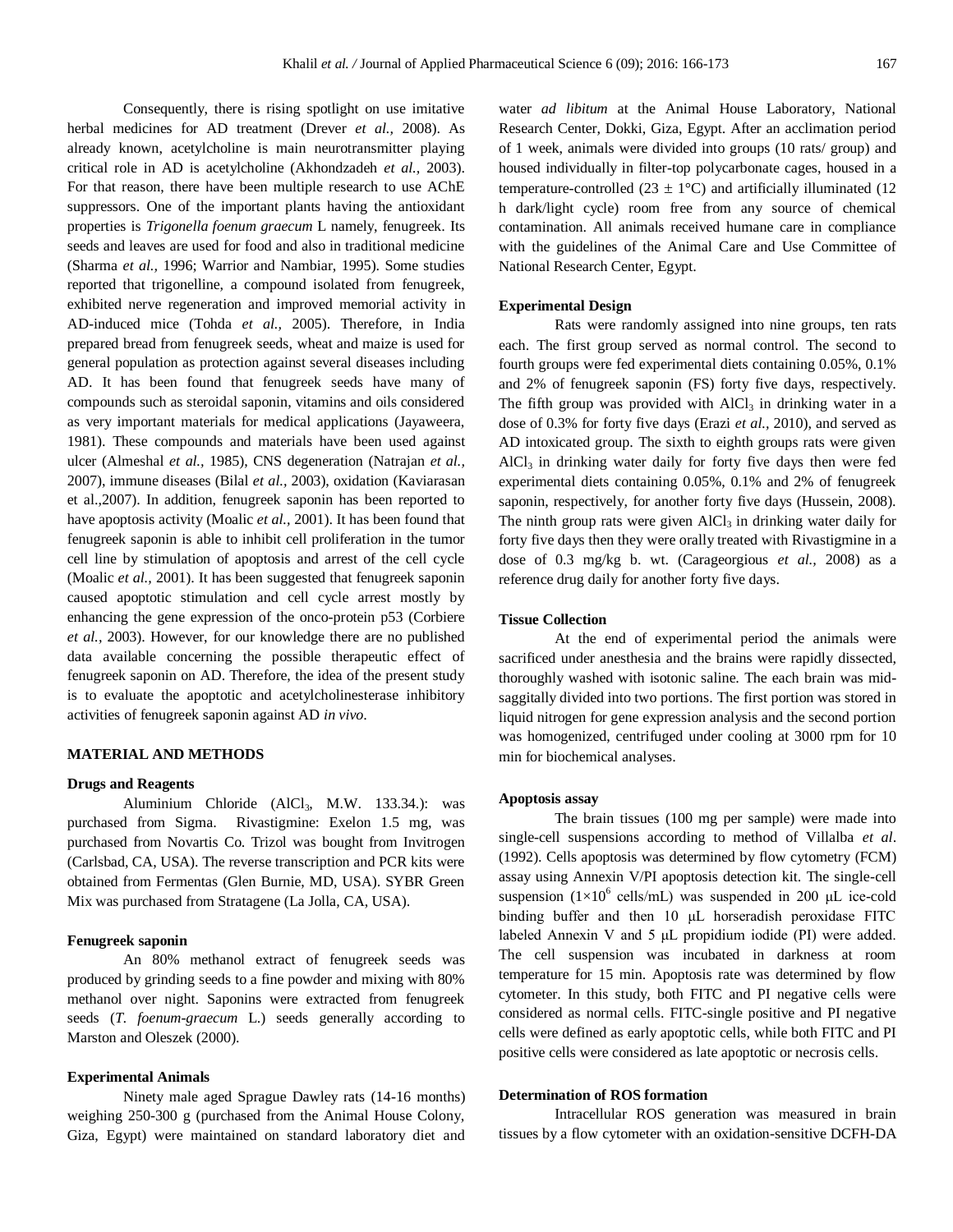fluorescent probe, after single-cell suspensions were made. DCFH-DA is a non-fluorescent compound that is freely taken up into cells. DCFH is oxidized to fluorescent dichlorofluorescein (DCF) by the action of cellular oxidants. The suspension was loaded by DCFH-DA solution with a final concentration of 50 μM and was incubated for 30 min at 37ºC. Then samples were centrifuged at 1000 rpm for 5 min (4ºC), and cells were resuspended with phosphate buffered saline (PBS, pH 7.2–7.4). The fluorescence was detected by flow cytometer (with excitation 488nm and emission 525 nm). For each treatment,  $1 \times 10^5$  cells were counted, and the experiment was performed in triplicate.

# **Determination of AChE activity**

AChE activity was measured in brain tissues using a 96 well microplatereader (Ellman *et al.,* 1961; Mukherjee *et al.,*  2007). The enzyme hydrolyzes the substrate acetylthiocholine resulting in the product thiocholine which reacts with Ellman's reagent (DTNB) to produce2-nitrobenzoate-5-mercaptothiocholine and 5-thio-2- nitrobenzoate which can be detected at 405nm. In the 96-well plates, 125 ml of 3 mM DTNB, 25 ml of 15 mM ATCI, 50 µl of buffer and 25 µl of sample dissolved in phosphate buffer were added. The absorbance was measured at 405nm every 13s for 65s. 25 ml of 0.22U/ml of AChE enzyme was then added and the absorbance was again read every 13s for 104s. The absorbance was read using a BioRad micro-plate reader at 405nm. Absorbance was plotted against time and enzyme activity was calculated from the slope of the line so obtained and expressed as a percentage compared to an assay using a buffer without any inhibitor.

# **Gene Expression Analysis** *Isolation of Total RNA*

TRIzol® Reagent (Invitrogen, Germany) was used to extract total RNA from brain tissues of male rats according to the manufacturer's instructions with minor modifications. Isolated total RNA was treated with one unit of RQ1 RNAse-free DNAse (Invitrogen, Germany) to digest DNA residues, re-suspended in DEPC-treated water and quantified photospectrometrically at 260 nm. Purity of total RNA was assessed by the 260/280 nm ratio which was between 1.8 and 2.1. Additionally, integrity was assured with ethidium bromide-stain analysis of 28S and 18S bands by formaldehyde-containing agarose gel electrophoresis (data not shown). Aliquots were used immediately for reverse transcription (RT), otherwise they were stored at -80°C.

# *Reverse Transcription (RT) Reaction*

Complete  $Poly(A)^+$  RNA isolated from brain tissues was reverse transcribed into cDNA in a total volume of 20 µl using  $RevertAid^{TM}$  First Strand cDNA Synthesis Kit (Fermentas, Germany). An amount of total RNA (5 µg) was used with a master mix consisting of 50 mM  $MgCl<sub>2</sub>$ , 10x RT buffer, 10 mM of each dNTP, 50 µM oligo-dT primer, 20 IU ribonuclease inhibitor and 50 IU MuLV reverse transcriptase. The mixture of each sample was centrifuged for 30 sec at 1000 g and transferred to the thermocycler. The RT reaction was carried out at 25°C for 10 min, followed by 1 h at 42°C, and finished with a denaturation step at 99°C for 5 min. Afterwards the reaction tubes containing RT preparations were flash-cooled in an ice chamber until being used for cDNA amplification through quantitative Real Timepolymerase chain reaction (qRT-PCR).

# **Real Time-PCR (qPCR)**

QIAGEN's real-time PCR cycler (Rotor-Gene Q, USA) was used to determine the cortex cDNA copy number. PCR reactions were set up in  $25 \mu L$  reaction mixtures containing 12.5 L 1× SYBR**®** Premix Ex TaqTM (TaKaRa, Biotech. Co. Ltd.),  $0.5 \mu L$  0.2  $\mu$ M sense primer, 0.5  $\mu$ L 0.2  $\mu$ M antisense primer, 6.5  $\mu$ L distilled water, and 5  $\mu$ L of cDNA template. The reaction program was used as follows: a number of 40 cycles was used in which each cycle divided to: (a) at 95.0°C for 15 sec; (b) at 55.0°C for 30 sec; and (c) at 72.0°C for 30 sec. afterwards, a last step consisted of 71 cycles which started at 60.0°C and then increased about 0.5°C every 10 sec up to 95.0°C. At the end of each sqRT-PCR a melting curve analysis was performed at 95.0°C to check the quality of the used primers. The sequences of specific primer of the genes used are listed in Table 1. At the end of each qRT-PCR a melting curve analysis was performed at 95.0 °C to check the quality of the used primers.

| Table 1: Primer sequences used for qPCR |  |
|-----------------------------------------|--|
|-----------------------------------------|--|

| Gene             | Primer sequence $(5'-3')$          | References/<br><b>NCBI</b> |
|------------------|------------------------------------|----------------------------|
| Bax              | F: CGA GCT GAT CAG AAC CAT CA      | NM-                        |
|                  | R: CTC AGC CCA TCT TCT TCC AG      | 017059.2                   |
| Bcl <sub>2</sub> | F: CTC AGT CAT CCA CAG GGC GA      | Khalil and                 |
|                  | R:AGA GGG GCT ACG AGT GGG AT       | Booles [32]                |
| Caspase 3        | F: GGA CCT GTG GAC CTG AAA AA      | NM-                        |
|                  | R: GCA TGC CAT ATC ATC GTC AG      | 012922.2                   |
| B-actin          | F: CAC GTG GGC CGC TCT AGG CAC CAA | Khalil and                 |
|                  | R: CTC TTT GAT GTC ACG CAC GAT TTC | Booles [32]                |

To calculate the gene expression levels the amplification efficiency (Ef) was calculated from the slope of the standard curve using the following formula found in the manufacturer's instruction pamphlet: Ef =  $10^{-1/\text{slope}}$ , Efficiency(%) = (Ef – 1) x 100 The relative quantification of the target to the reference was determined by using the  $2^{-\Delta\Delta CT}$  method if Ef for the target (Bax; Bcl2 and caspase 3) and the reference primers (β-Actin) as follows:

$$
\begin{aligned} &\Delta C_{T(test)}=C_{T(target,\,test)}-C_{T(reference,\,test)},\\ &\Delta CT\text{ (calibration)}=C_{T(target,\,calation)}-C_{T(reference,\,calation)},\\ &\Delta \Delta CT=\Delta C_{T(Test)}-\Delta C_{T(calibration)}.\end{aligned}
$$

The relative expression was calculated by 2<sup>−ΔΔCT</sup>.

#### **Comet assay**

Isolated brain tissues of all groups of rats were subjected to the modified single-cell gel electrophoresis or comet assay (Fairbairn *et al.,* 1995). In brief, the protocol for electrophoresis involved embedding of the isolated cells in agarose gel on microscopic slides and lysing them with detergent at high salt concentrations overnight (in the cold). The cells were treated with alkali for 20 min to denature the DNA and electrophoresis under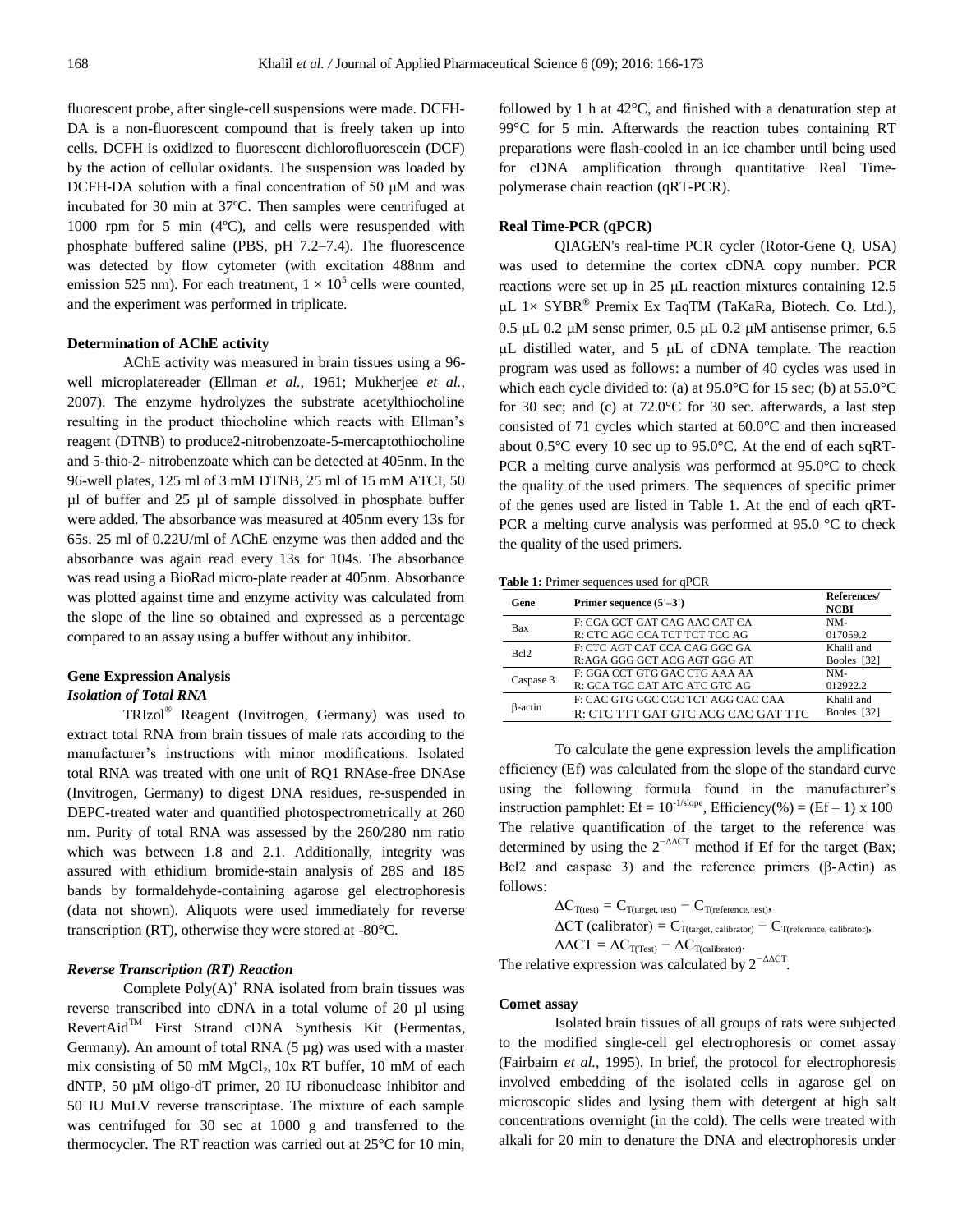alkaline conditions (30 min) at 300 mA, 25 V. The slides were stained with ethidium bromide and examined using a fluorescence microscope with a green filter at  $\times$  40 magnification. For each animal about 100 cells were examined to determine the percentage of cells with DNA damage that appear like comets. The nonoverlapping cells were randomly selected and were visually assigned a score on an arbitrary scale of  $0-3$  (i.e., class  $0 =$  no detectable DNA damage and no tail; class  $1 = \text{tail}$  with a length less than the diameter of the nucleus; class  $2 = \text{tail with length}$ between  $1 \times$  and  $2 \times$  the nuclear diameter; and class  $3 = \text{tail longer}$ than 2× the diameter of the nucleus) based on perceived comet tail length migration and relative proportion of DNA in the nucleus (Collins *et al.,* 1997).

# **RESULTS**

# **Effect of FS on rate of the apoptosis**

Determination the effect of different doses of FS on apoptosis induction in brain tissues of male rats was carried out (Fig. 1). The results indicated that FS increased the rates of apoptosis in healthy rats by 259.8, 312.2 and 522% when they treated with low, medium and high doses of FS, respectively, compared with control rats (Fig. 1).



**Fig. 1:** Alterations in apoptosis rate in brain tissues of healthy or AD-induced rats treated with different doses of fenugreek saponin (FS). Data are presented as mean  $\pm$  SEM.<sup>a,b,c</sup> Mean values within tissue with unlike superscript letters were significantly different (*P*< 0.05).

Moreover, similar rates of apoptosis were found in brain tissues of AD-induced rats when they treated with FS compared with control rats. The rates of apoptosis were equal to 273.2, 345.1 and 565.9% in brain tissues of AD-induced rats treated with low, medium and high doses of FS, respectively compared with control rats. Furthermore, treatment of AD-induced rats with rivastigmine induced rate of apoptosis similar to those induced by medium dose

of FS. However, less apoptosis rate was found in brain tissues of AD-induced rats (Fig. 1).

# **Effect of FS on ROS generation**

Measurement of the intracellular ROS generation in brain tissues of male rats is summarized in Fig. 2. The results showed that high level of intracellular ROS generation with a significant difference  $(P<0.01)$  was found in AD-induced rats compared with control rats. However, low intracellular ROS generation similar to those in control rats was found brain tissues of male rats treated with the all doses of FS. Moreover, treatment of AD-induced rats with FS decreased the intracellular ROS generation compared with those in untreated AD-induced rats. The decrease in the intracellular ROS generation in AD-induced rats was found in the treatment with all doses of FS, where the lowest intracellular ROS generation was found with the high dose of FS. On the other hand, treatment of AD-induced rats with rivastigmine decreased the intracellular ROS generation similar to those induced by high dose of FS (Fig. 2).



#### **Treatment**

**Fig. 2:** Intracellular ROS levels in brain tissues of healthy or AD-induced rats treated with different doses of fenugreek saponin (FS). Data are presented as mean  $\pm$  SEM. a,b,c,d Mean values within tissue with unlike superscript letters were significantly different (*P*< 0.05).

#### **Effect of FS on the AChE inhibitory activity**

Table 2 shows the effect of different doses of FS on the levels of AChE inhibitory activity. The results found that FS increased significantly the levels of AChE inhibitory activity in male rats by 4, 7 and 9-fold increase when they treated with low, medium and high doses of FS, respectively, compared with control rats (Table 2). In addition, relatively similar mean levels of AChE inhibitory activity were found in brain tissues of AD-induced rats when they treated with FS compared with control rats. The mean values of AChE inhibitory activity were increased by 4.5, 8 and 10.6-fold increase in brain tissues of AD-induced rats treated with low, medium and high doses of FS, respectively compared with control rats. Moreover, treatment of AD-induced rats with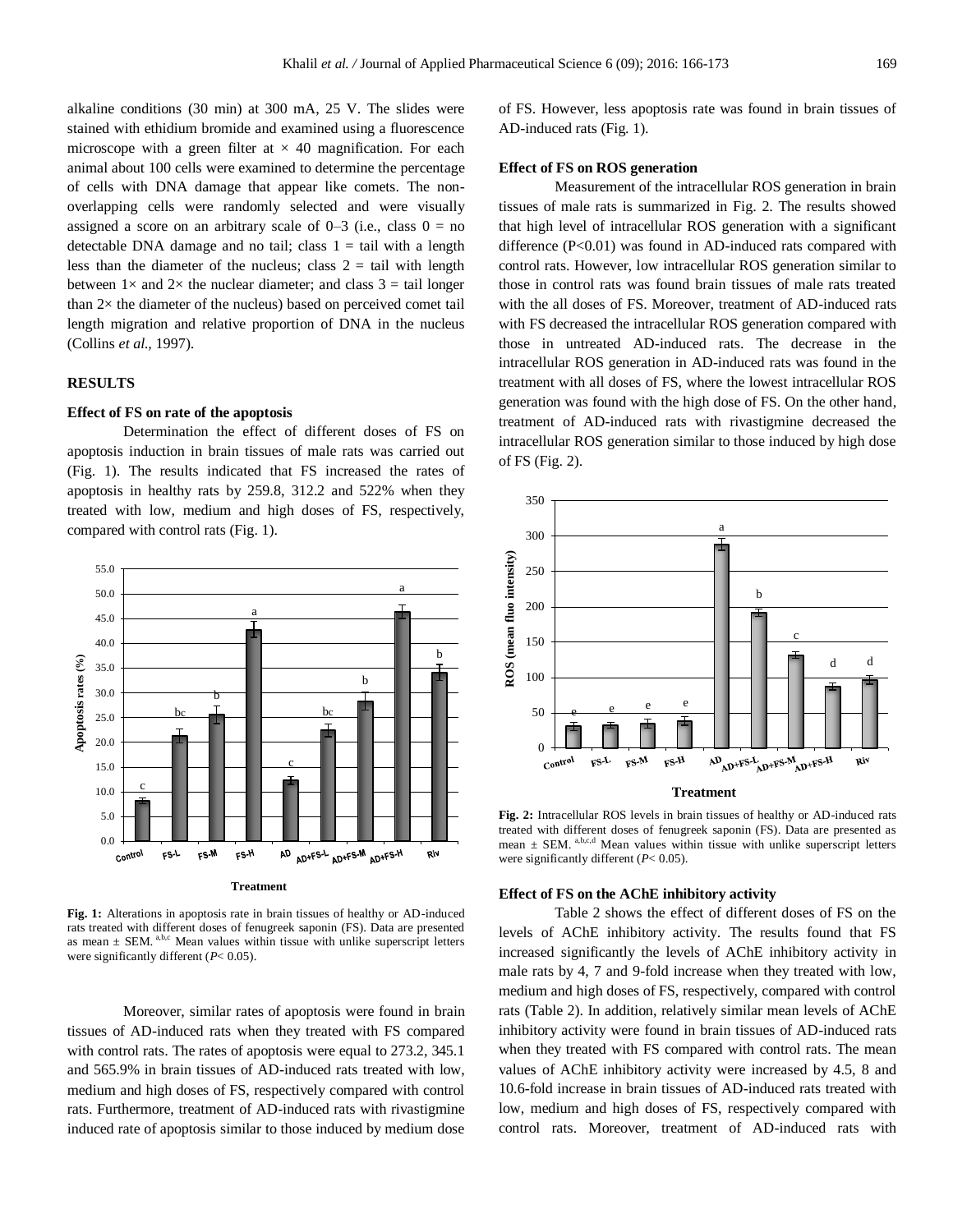rivastigmine increased the levels of AChE inhibitory activity similar to those induced by medium dose of FS (Table 2).

**Table 2:** Acetylcholinesterase Inhibitory activity in different treatments by fenugreek saponin.

| <b>Treatment</b>                     | $IC_{50}$ values of AChE<br>inhibitory activity $(\mu g/ml)$ |
|--------------------------------------|--------------------------------------------------------------|
| Control                              | $8.2 + 2.3^{\circ}$                                          |
| Fenugreek saponin-low                | $32.1 + 4.2^b$                                               |
| Fenugreek saponin-medium             | $58.7 \pm 6.1^a$                                             |
| Fenugreek saponin-high               | $78.4 \pm 7.3^{\text{a}}$                                    |
| Alzheimer                            | $13.6 + 3.2^{\circ}$                                         |
| Alzheimer + Fenugreek saponin-low    | $36.2{\pm}7.6^b$                                             |
| Alzheimer + Fenugreek saponin-medium | $64.1 \pm 9.2$                                               |
| Alzheimer + Fenugreek saponin-high   | $85.6 \pm 8.4$                                               |
| Rivastigmine                         | $62.3 \pm 7.7$                                               |

 $IC_{50}$  half maximal inhibitory concentration (IC<sub>50</sub>). Data are presented as mean  $\pm$  SEM. <sup>a,b,c</sup> Mean values within tissue with unlike superscript letters were significantly different (*P*< 0.05)

# **Effect of FS on the expression alteration of apoptotic related genes**

Expression of Bax, Bcl2 and caspase-3 genes quantified by real-time RT-PCR is summarized in Figures 3-5. The results found that low expression levels of Bax, Bcl2 and caspase-3 genes in control rats was in same line with those in AD-induced rats.



**Fig. 3:** Expression of Bax gene in the brain tissues of healthy or AD-induced rats treated with different doses of fenugreek saponin (FS) determined by quantitative RT-PCR. Data are presented as mean  $\pm$  SEM. a,b,c,d Mean values within tissue with unlike superscript letters were significantly different (*P*< 0.05).

In contrary, FS treatment increased significantly the mRNA expression levels of Bax, Bcl2 and caspase-3 genes compared with control rats. The expression of Bax gene in male rats treated with low, medium and high doses of FS was increased to 195.3, 265.1 and 318.6% of control, respectively (Figure 3-5). The expression of Bcl2 mRNA in male rats treated with low, medium and high doses of FS was increased to 256.7, 321.6 and 345.9% of control, respectively. Also, the expression of caspase-3 mRNA in male rats treated with low, medium and high doses of FS was increased to 264.3, 350.0 and 392.8% of control, respectively. Moreover, the expression of Bax, Bcl2 and caspase-3 genes was highly over-expressed in AD-induced rats treated with the all doses of the FS. The expression of Bax, Bcl2 and caspase-3 genes in AD-induced rats treated with low, medium and high doses of FS compared to control was increased to 262.8, 288.3 and 430.2% for Bax; 329.7, 354.1 and 470.3 for Bcl2; and 328.6, 450.1 and 567.8 for caspase-3 gene, respectively (Figure 3-5). Moreover, treatment of AD-induced rats with rivastigmine increased the expression levels of Bax, Bcl2 and caspase-3 genes similar to those of high dose of FS (Figure 3-5).



**Fig. 4:** Expression of Bcl2 gene in the brain tissues of healthy or AD-induced rats treated with different doses of fenugreek saponin (FS) determined by quantitative RT-PCR. Data are presented as mean  $\pm$  SEM. a,b,c,d Mean values within tissue with unlike superscript letters were significantly different (*P*< 0.05).



#### Treatment

**Fig. 5:** Expression of Caspase-3 gene in the brain tissues of healthy or ADinduced rats treated with different doses of fenugreek saponin (FS) determined by quantitative RT-PCR. Data are presented as mean  $\pm$  SEM. a,b,c,d Mean values within tissue with unlike superscript letters were significantly different (*P*< 0.05).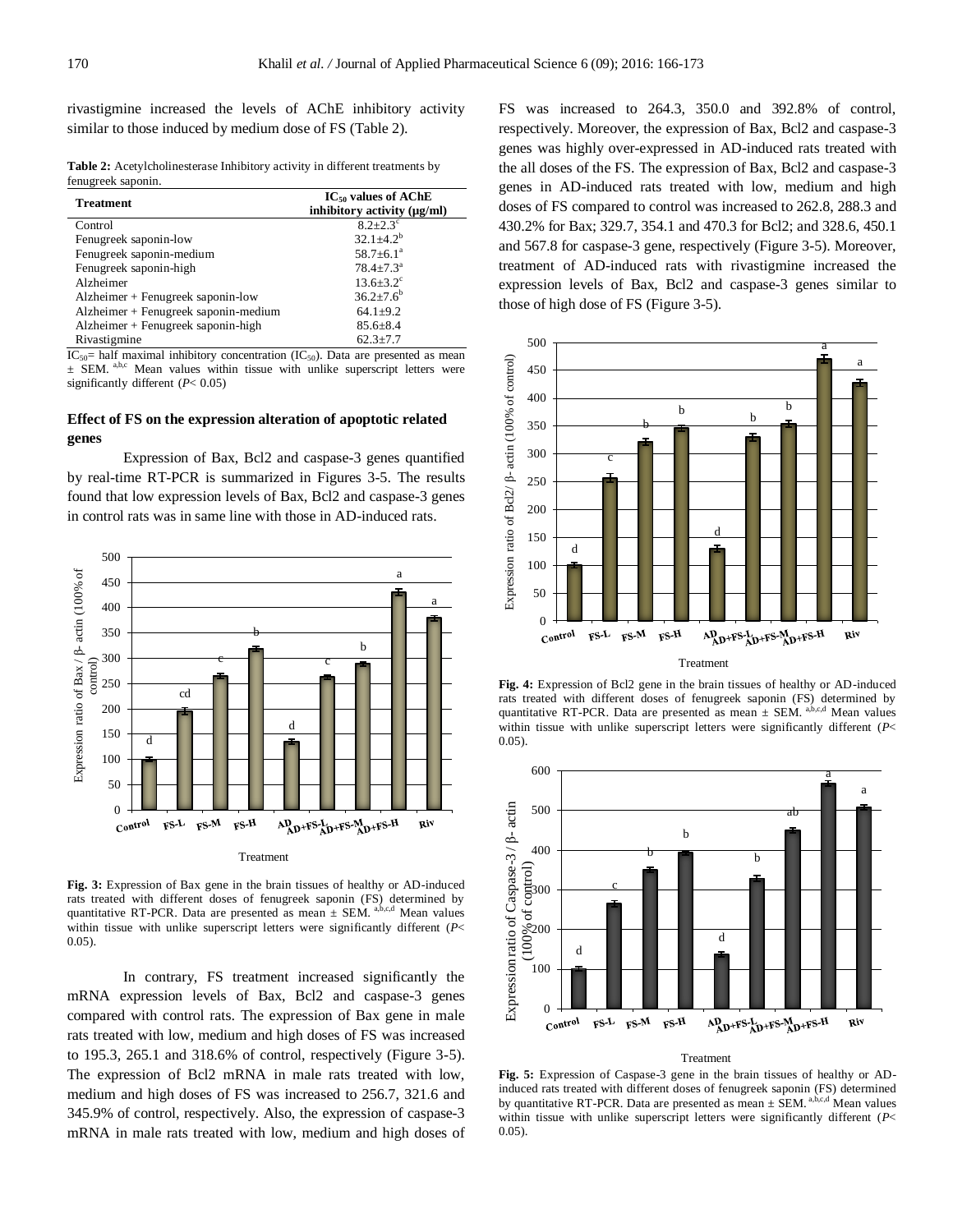# **Effect of FS on DNA damage**

Table 3 shows the rates of DNA damage determined by comet assay. The results observed that significantly high rate of DNA damage was found in AD-induced rats compared with control rats. However, low rates of DNA damage similar to those in control rats was found brain tissues of rats treated with the all doses of FS. Additionally, treatment of AD-induced rats with FS decreased the rate of DNA damage compared with those in untreated AD-induced rats. The decrease in the rate of DNA damage in AD-induced rats was found in the treatment with all doses of FS, where the lowest rate of DNA damage was found with the high dose of FS. On the other hand, treatment of ADinduced rats with rivastigmine decreased the rate of DNA damage similar to those induced by high dose of FS (Fig. 2).

**Table 3:** Visual score of DNA damage in brain tissues of different treatments by fenugreek saponin.

| <b>Treatment</b> |          | No. of cells  |     | **<br><b>Class</b> |    |                |                    |
|------------------|----------|---------------|-----|--------------------|----|----------------|--------------------|
|                  | Analyzed | <b>Comets</b> | 0   | 1                  | 2  | 3              | damaged<br>cells % |
| Control          | 500      | 37            | 463 | 24                 | 13 | $\Omega$       | 7.4                |
| FS-L             | 500      | 36            | 464 | 23                 | 12 |                | 7.2                |
| FS-M             | 500      | 38            | 462 | 21                 | 15 | $\overline{c}$ | 7.6                |
| $FS-H$           | 500      | 41            | 459 | 22                 | 13 | 5              | 8.2                |
| AD               | 500      | 113           | 387 | 31                 | 43 | 39             | 22.6               |
| $AD+FS-L$        | 500      | 101           | 399 | 32                 | 35 | 34             | 20.2               |
| $AD+FS-M$        | 500      | 89            | 411 | 29                 | 32 | 28             | 17.8               |
| $AD+FS-H$        | 500      | 71            | 429 | 24                 | 26 | 21             | 14.2               |
| Riv              | 500      | 79            | 421 | 24                 | 29 | 26             | 15.8               |

\*: Number of cells examined per a group (n=5), \*\*: Class 0= no tail; 1= tail length  $\lt$  diameter of nucleus;  $2$  = tail length between 1X and 2X the diameter of nucleus; and  $3=$  tail length  $> 2X$  the diameter of nucleus.

# **DISCUSSION**

This study aimed to evaluate the apoptotic and acetylcholinesterase inhibitory activities of fenugreek saponin against AD *in vivo* as novel therapeutic tool for Alzheimer disorder. The results of the present work found that fenugreek saponin increased significantly the AChE inhibitory activity in AD-induced rats at the all tested doses. In deep agreement with our findings Satheesh Kumar *et al.* (2010) reported that fenugreek fractions and saponin namely trigonelline extracts exhibited high AChE inhibitory activity. Additionally, they found that fenugreek saponin, trigonelline, exhibited higher AChE inhibitory activity than other fenugreek fractions. Moreover, Sharififar et al. (2012) indicated that between 3 different plants, fenugreek fraction extract showed high AChE inhibitory activity.

One of the novel strategies of AD therapy is to enhance the cholinergic activity during the pathway of AChE inhibition through using several natural products. Whereas, the major function of AChE is to transfer the impulse of the nervous cells through the cholinergic connection by the acetylcholine decomposition (Rahman and Choudhary, 2001). Therefore, the main point of the AChE inhibition pathway is cutting the nerve signal through the transmission role of AChE. For that reason, one of the important tools is to find natural products or extracts having the properties to improve the cognitive deficiency. This point was verified in the present study, where fenugreek saponin exhibited the AChE inhibition activity. It has been suggested that the AChE inhibition activity increased with increase the presence of antioxidants in the extracted plant (Sharififar *et al.,* 2012). Depending on this fact, the ability of fenugreek saponin to inhibit AD due to increase AChE inhibition activity might be attributed to increase the antioxidants in this herb (Naidu *et al.,* 2011).

The present study reported that fenugreek saponin increased the rates of apoptosis rates in AD-induced rats. The rates of apoptosis were equal to 273.2, 345.1 and 565.9% in brain tissues of AD-induced rats treated with low, medium and high doses of FS, respectively compared with control rats. In addition, fenugreek saponin increased significantly the mRNA expression levels of apoptotic related genes (Bax, Bcl2 and caspase-3) in ADinduced rats compared with control rats.

In the same line with our findings, Alshatwi et al. (2013) demonstrated that methanol fenugreek extract was able to increase the expression levels of apoptotic and pro-apoptotic genes (*such as Caspase 3*, *Caspase 8*, *Caspase 9 and Bax*) in human breast cancer cell line. They suggested that the activity of fenugreek extract in inducing apoptosis might be attributed to its effect on the two pathways including apoptotic and death receptor pathways.

The main starting place of inducing apoptosis is taking place in the mitochondria. It considered as the central function in *caspase* cascade regulation and induction of apoptosis (Shafi *et al.,*  2009). It has been found that *caspases* are the most important molecules in the apoptotic process which they enhance the pathway of the apoptotic cascade (Shah *et al.,* 2003). This pathway is starting with releasing the cytochrome-c from the mitochondrial cells which stimulate the procaspase-9 and *caspase-3* expression (Shafi *et al.,* 2009). It has been demonstrated that *caspase-3*  stimulation is found to be the significant step in the apoptotic process (Alshatwi *et al.,* 2013) and play an important role with caspase-8 and 9 in initiation of the apoptotic pathway (Riedl and Shi, 2004).

Pommier *et al*. (2004) suggested that caspase-8 is the main molecule in the death receptor pathway, while caspase-9 is the critical molecule in the mitochondrial apoptotic pathway, in which the caspase-3 is associating with these molecules in regulation the both pathways. In addition, they also reported that the role of caspase-8 in activation the link between the both pathways is due to enhancement the cleavage of the pro-apoptotic member of the Bcl-2 family*.*

Furthermore, the apoptotic member Bax plays an important role with Bak molecule in the apoptotic mitochondrial pathway which activating indirectly the p53 molecule causing cytochrome-c induction followed by apoptosis. This chain of activation steps in the apoptotic pathway enhances the function of caspase-3 indirectly by Caspase-8 and 9 or directly by caspase-9 (Alshatwi *et al.,* 2013). Although of the fact that generation of ROS in the cells triggers the apoptosis pathway by enhancement the DNA strand breaks (Armstrong *et al.,* 2002; Ding *et al.,* 2016; Alan Mitteer *et al.,* 2015) which was found in the AD-induced rats, our study found that treatment of AD-induced rats with fenugreek saponin decreased the intracellular ROS generation and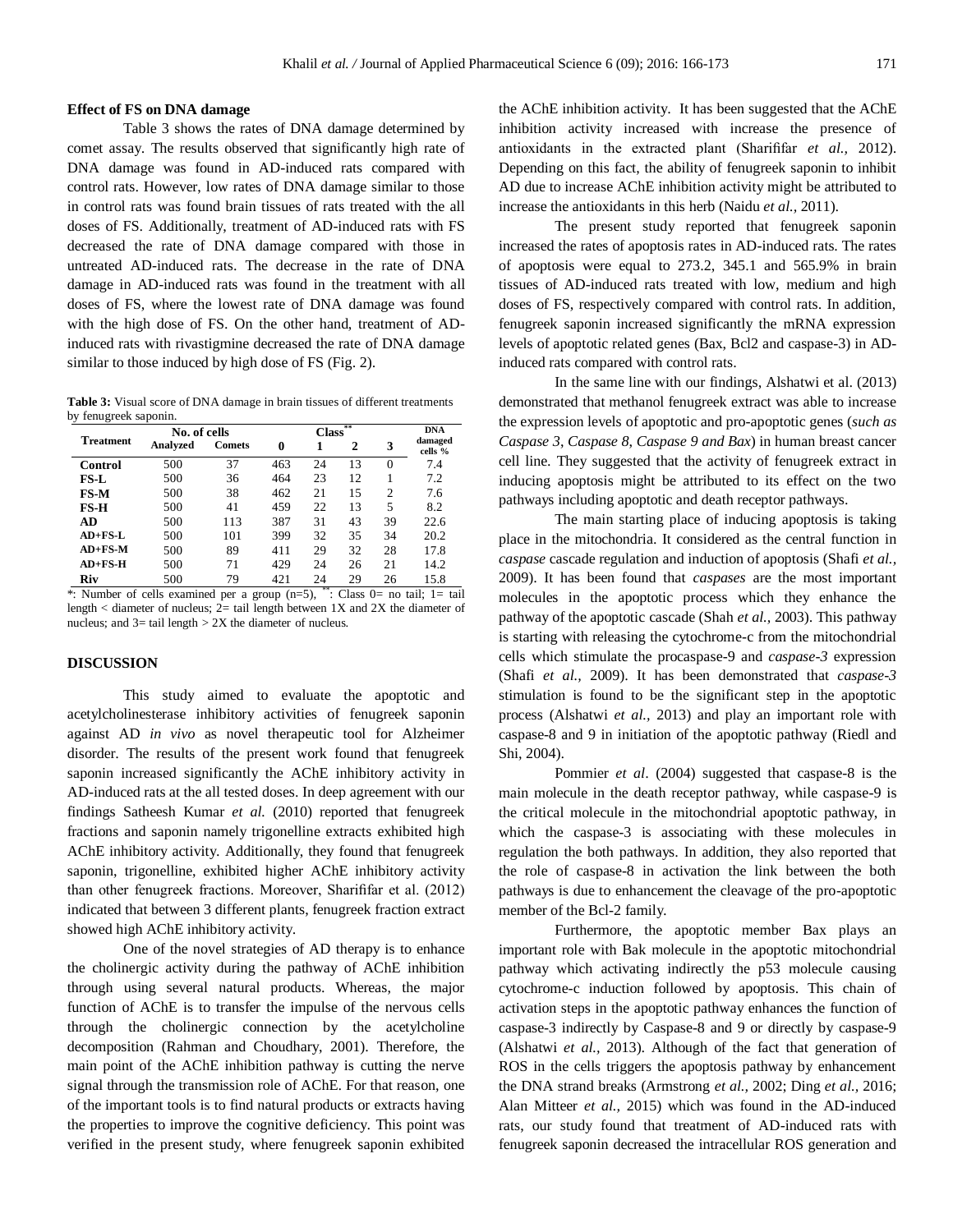DNA damage compared with those in untreated AD-induced rats. Therefore, our results indicated that enhancement the apoptosis by fenugreek saponin could be attributed mainly to the regulation process of casapse-3, Bax and Bcl-2 in the apoptotic pathway and not by generation of ROS in the brain cells of the AD-induced rats.

# **CONCLUSION**

The results indicated that FS increased the AChEI and apoptosis activities as well as elevated the gene expression levels of Bax; Bcl2 and caspase-3 genes in AD-induced rats. However, FS decreased the ROS generation and DNA damage in ADinduced rats compared with control rats. The results suggested that the ability of fenugreek saponin to inhibit AD due to increase AChE inhibition activity might be attributed to increase the antioxidants in this herb. Moreover, enhancement the apoptosis by fenugreek saponin could be attributed mainly to the regulation process of Bax, Bcl-2 and casapse-3 in the apoptotic pathway and not by generation of ROS in the brain cells of the AD-induced rats.

# **Financial support and sponsorship:** Nil.

**Conflict of interest:** There are no conflicts of interest.

# **REFERENCES**

Ak T, Gulcin I. Antioxidant and radical scavenging properties of curcumin. Chem Biol Interact, 2008; 174:27–37.

Akhondzadeh S, Noroozian M, Mohammadi M, Ohadinia S, Jamshidi AH, Khani M. *Melissa officinalis* extract in the treatment of patients with mild to moderate Alzheimer's disease: A double blind, randomised, placebo controlled trial. J Neurol Neurosurg Psychiatry, 2003; 74:863–6.

Alan Mitteer R, Wang Y, Shah J, Gordon S, Fager M, Butter PP, Jun Kim H, Guardiola-Salmeron C, Carabe-Fernandez A, Fan Y. [Proton beam radiation induces](http://www.ncbi.nlm.nih.gov/pubmed/26354413) DNA damage and cell apoptosis in glioma [stem cells through reactive oxygen species.](http://www.ncbi.nlm.nih.gov/pubmed/26354413) Sci Rep, 2015; 5:13961.

Almeshal IA, Parmar NS, Jariq M, Ageel AM. Gastricantiulceractivityin rats of Trigonellafoenumgraecum. Fitoterapia,1985; 56:232–235.

Alshatwi AA, Shafi G, Hasan TN, Syed NA, Khoja KK. Fenugreek Induced Apoptosis in Breast Cancer MCF-7 Cells Mediated Independently by Fas Receptor Change. Asian Pacific Journal of Cancer Prevention, 2013; 14:5783- 5788

Armstrong JS, Steinauer KK, Hornung B, Irish JM, Lecane P, Birrell GW, et al. Role of glutathione depletion and reactive oxygen species generation in apoptotic signaling in a human B lymphoma cell line. Cell Death Diffe, 2002; 9:252-63.

Bilal BH, Rizwarul H, Suhel P, Suwarna P, Iqbal S, Raisuddin S. Immunomodulatory effects of fenugreek extract in mice. Int. Immunopharma- Col, 2003; 3, 257–265.

Burda S, Oleszek W. Antioxidant and antiradical activities of flavonoids. J Agric Food Chem, 2001; 49:2774–9.

Candy JW, Perry RH, Perry EK, Irving D, Blessed G, Fairbairn AF. Pathological changes in the nucleus of Meynert in Alzheimer's and Parkinson's diseases. J Neurol Sci, 1983; 59:277–89.

Carageorgious H, Sideris AC, Messaril E. The effect of revastigmine and selegilin on brain acetylcholinesterase, (Na+, K+), Mg2+, Atpase activities, antioxidant status and learning performance of aged rats. Neuropsychiatric Disease and Treatment, 2008; 4: 687-699.

Cardenas M, Marder M, Blank VC, Roguin LP. Antitumor activity of some natural flavonoids and synthetic derivatives on various human and murine cancer cell lines. Bioorg Med Chem, 2006; 14:2966– 71.

Collins A, Dusinska M, Franklin M, Somorovska M, Petrovska H, Duthie S, Fillion L, Panayiotidis M, Raslova K. Vaughan N. Comet assay in human biomonitoring studies: Reliability, validation, and applications. Environ. Mol. Mutagen, 1997; 30: 139-146.

Corbiere C, Liagre B, Bianchi A, et al. Different contribution of apoptosis to the antiproliferative effects of diosgenin and other plant steroids, hecogenin and tigogenin, on human 1547 osteosarcoma cells. Int J Oncol, 2003; 22:899-905.

Drever BD, Anderson WG, Riedel G, Kim DH, Ryu JH, Choi DY, et al. The seed extract of cassia obtusifolia offers neuroprotection to mouse hippocampal cultures. J Pharmacol Sci, 2008; 107:380–92.

Ellman GL, Lourtney DK, Andres V, Gmelin G. A new and rapid colorimetric determination of acetylcholinesterase activity. Biochem. Pharma- Col, 1961; 7, 88–95.

Erazi H, Sansar W, Ahboucha S, Gamrani H. Aluminum affects glial system and behavior of rats. C. R. Biol, 2010; 333: 23-27.

Fairbairn DW, Olive PL, O'Neill KL. Comet assay: A comprehensive review. Mutat. Res, 1995; 339, 37-59.

Ding Y, Wang H, Niu J, Luo M, Gou Y, Miao L, Zou Z, Cheng Y. Induction of ROS [Overload by Alantolactone Prompts](http://www.ncbi.nlm.nih.gov/pubmed/27089328)  Oxidative DNA Damage and Apoptosis [in Colorectal Cancer Cells.](http://www.ncbi.nlm.nih.gov/pubmed/27089328) Int J Mol Sci, 2016; 17(4).

Gulcin I. Antioxidant activity of caffeic acid (3,4 dihydroxycinnamic acid). Toxicology, 2006; 217:213–20.

Heo HJ, Kim MJ, Lee JM, Choi SJ, Cho HY, Hong BS, et al. Naringenin from Citrus junos has an inhibitory effect on acetylcholinesterase and a mitigating effect on amnesia. Dement. Geriatr. Cogn Disord, 2004; 17:151–157.

Hussein MA. Antidiabetic and antioxidant activity of Jasonia montana extract in Streptozotocininduced diabetic rats. Saudi Pharmaceutical J, 2008; 16: 214-221.

Jayaweera DMA. 1981. In: Medicinal Plant: Part III. Peradeniya. Royal Botanic Garden, Sri Lanka; p. 255.

Kaviarasan S, Naik GH, Gangabhagirathi R, Anuradha CV, Priyadarsini KI. *In vitro* studies on antiradical and antioxidant activities of fenugreek (Trigonella foenum graecum) seeds. Food Chem, 2007; 103,31–37.

Khalil WKB, Booles HF. Protective Role of Selenium Against Over-Expression of Cancer-Related Apoptotic Genes Induced by o-Cresol in Rats. Arh Hig Rada Toksikol, 2011; 62:121-129.

Kim JK, Bae H, Kim MJ, Choi SJ, Cho HY, Hwang HJ, et al. Inhibitory effect of poncirus trifoliate on acetyl cholinesterase and attenuating activity against trimethyltin induced learning and memory impairment. Biosci Biotechnol Biochem, 2009; 73:1105–1112.

Kris-Etherton PM, Hecker KD, Bonanome A, Coval SM, Binkoski AE, Hilpert KF, et al. Bioactive compounds in foods: Their role in the prevention of cardiovascular disease and cancer. Am J Med, 2002; 113:71S–88S.

Li N, Liu JH, Zhang J, Yu BY. Comparative evaluation of cytotoxicity and antioxidative activity of 20 flavonoids. J Agric Food Chem, 2008; 56:3876–83.

Loizzo MR, Tundis R, Menichini F, Menichini F. Natural products and their derivatives as cholinesterase inhibitors in the treatment of neurodegenerative disorders: An update. Curr Med Chem, 2008; 12:1209–28.

Marston A, Oleszek W. (Eds.). 2000. Saponins in food, feedstuffs and medicinal plants. Springer, Netherlands.

Moalic S, Liagre B, Corbiere C, et al. A plant steroid, diosgenin, induces apoptosis, cell cycle arrest and COX activity in osteosarcoma cells. FEBS Lett, 2001; 506:225-30.

Mukherjee PK, Kumar V, Mal M, Houghton PJ. *In vitro* acetylcholines-terase inhibitory activity of essential oil and its main constituents of *Acorus calamus*. Planta Med, 2007; 73,283–285.

Naidu MM, Shyamala BN, Naik JP, Sulochanamma G, Srinivas P. Chemical composition and antioxidant activity of the husk and endosperm of Fenugreek seeds. Food Sci Tech Int, 2011; 44, 451-6.

Natrajan B, Muralidharan A, Satish R, Dhananjayan R. Neuropharmaco- logicial activity of Trigonella foenum graecum Linn. Seeds. J. Nat. Rem, 2007; 160–165.